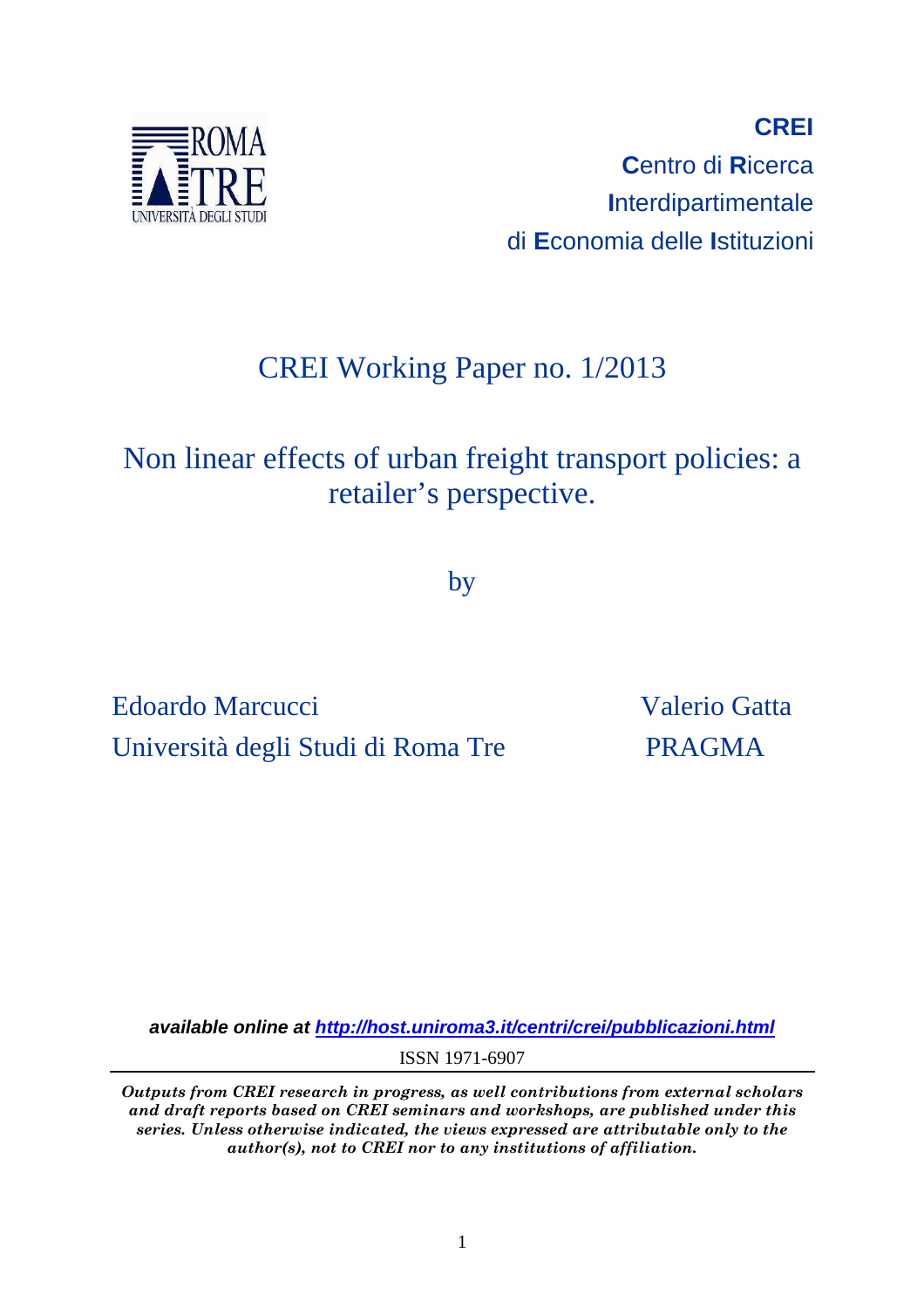## **NON LINEAR EFFECTS OF URBAN FREIGHT TRANSPORT POLICIES: A RETAILER'S PERSPECTIVE**

By Edoardo Marcucci<sup>1</sup> and Valerio Gatta<sup>2</sup>

## **ABSTRACT**

-

Decision makers in urban freight transport (UFT) typically need to assess the impact new policy interventions might have on freight distribution. They need to assess the impacts of changes in freight distribution policies might have on a set of elements among which one can safely include: infrastructure needs and use, logistic performance, emissions and energy use. All these elements can be grouped and summarized in two macro-objectives; in fact, policy intervention objectives usually include the minimization of negative economic effects and the reduction of the environmental impact freight distribution provokes. The effects of policy changes are inextricably related with the extant regulatory framework that also influence the relationships among the various actors interacting along the supply chain.

The operators commonly considered important, given the crucial role they play in UFT, are: retailers, transport providers, and own-account. Notwithstanding the admittedly important role that a detailed knowledge of these three agent categories have for a correct policy implementation there is a limited knowledge concerning the specific preferences and behavior of each agent-type. It is *de facto* assumed that retailers, own-account and transport providers have homogenous preferences and can be seamlessly treated. The upsurge of behavioral models and the acquisition of data necessary to predict goods and vehicle flows both under the current and, more importantly, under altered policy/regulatory conditions explains the progressive importance that is attributed to an agent-based perspective.

This research reports the result of a stated ranking exercise (SRE) conducted in the Limited Traffic Zone (LTZ) in 2009 in the city center of Rome focusing on retailers which demand freight transport services and play an important role in extended supply chains. The lack of knowledge under this respect is most notably due to the difficulty and cost implied in acquiring the necessary data for estimation purposes. This paper proposes a comparison between two different MNL specifications where non-linear effects for the variations of the levels of the attributes considered are studied and detected. A meaningful comparison between willingness to pay (WTP) measures derived by the two model specifications is proposed so to avoid known scale problems. The results obtained are very interesting and meaningful from a policy perspective since they show potentially differentiated effects of the policy implemented in deep contrast with the, often assumed, homogenous effect hypothesis.

Keywords: freight operators, retailers, non-linear effects, preference heterogeneity, limited traffic zone.

<sup>1</sup> Edoardo Marcucci – DIPES/CREI, University of Roma Tre, Rome, Italy, edoardo.marcucci@uniroma3.it

<sup>&</sup>lt;sup>2</sup> Valerio Gatta – PRAGMA, Market research Institute, Rome, Italy, valerio.gatta@pragma-research.it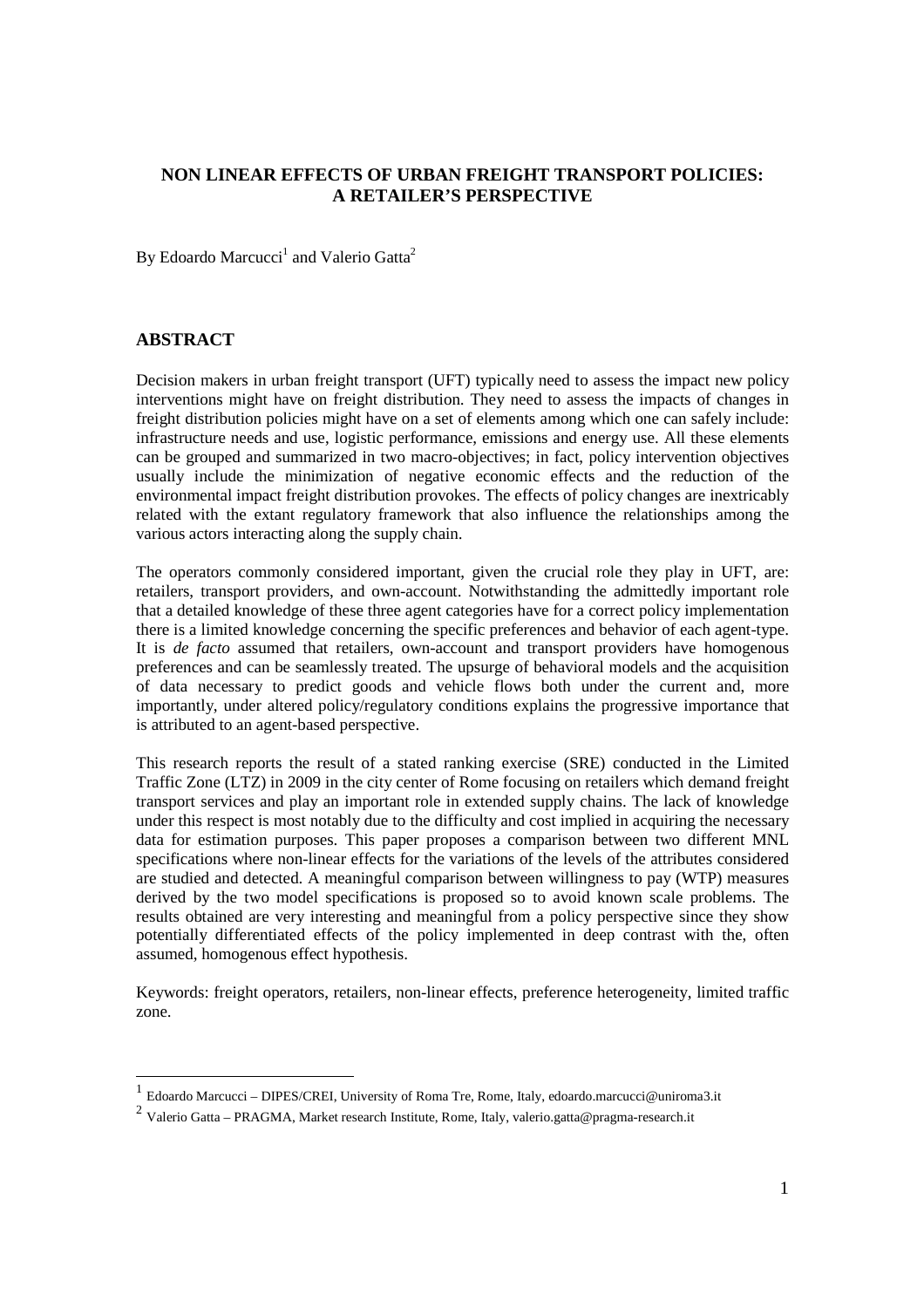#### 1. **Introduction**

Cities have historically, but more so for modern cities, manifested a strong dependence on freight transport systems to efficiently guarantee the net inflow of goods and ensure the availability of the necessary resources to fuel economic and urban growth. Local policy makers have intervened on the articulated contractual relationships among agents so to achieve the desired policy objectives. The most important agent-types in urban freight distribution are: retailers, transport providers and own-account. Few are the studies that have explicitly investigated the specific preferences and behavior of each of these agent-types (Stathopoulos et al., 2012; Stathopoulos et al., 2011) notwithstanding the *a priori* relevance that is ascribed to them (Ogden, 1992). At the base of this research gap in this field one can safely put the lack of appropriate data that is, in turn, linked to elicitation costs and the low interest agent-types usually show when asked to participate in applied research projects in this field. The capability policy interventions have in producing the desired results is inextricably intertwined with the detailed knowledge policy makers need to have concerning the most likely response the intervention will produce given the extant regulatory, contractual and consuetudinal relationships that characterize this sector in the given city where the policy is to be implemented. In other words, we believe that one-size-fit-all policies, implying policy transferability, are not easy to define nor to implement in accordance to what has already been underlined by recent research (Stathopoulos et al., 2012).

The results reported and discussed are based on a data set derived from a research conducted for a Volvo Research Foundation project (2009) that focused on ex-ante policy mix evaluation for freight transport policies. The study concentrated on the freight LTZ in the city center of Rome. The analysis takes advantage of the data set collected that explicitly differentiates among three agent-types. The data include a wide range of information including both specific respondent's and his/her company's characteristics as well as the results of a SRE where interviewees were asked to rank alternative policy scenarios. The paper reports the results of two MNL specifications aimed at investigating the non-linear effects of policy intervention on retailers' utility functions in a similar vein to Rotaris et al. (2012). A comparison is performed, via WTP/WTA, between the potentially distorted scenario evaluations deriving from the assumption of linear policy effects. Our results allow us to comment on the distorted policy forecasts that would be produced by simpler and rougher treatment of the information acquired. On the base of recent evidence (Stathopoulos et al., 2011) we assume that the relevant policy attributes for retailers are: 1) number of loading and unloading bays (LUB); 2) probability of finding loading and unloading bays free (PLUBF); 3) entrance fee (EF) charged to enter the LTZ.

The paper contributes to UFT literature by bridging a specific gap via in depth investigation of retailers' preferences. A recent paper has investigated the role of heterogeneity for own-account agents with respect to policy intervention (Marcucci and Stathopoulos, 2012) whereas this paper focuses the attention on the presence and magnitude of non-linear effects given the different levels of the attributes considered. Policy makers usually intervene and evaluate policies assuming that attribute variations have linear effects thus hypothesizing there is no dependence on the *status quo* (SQ) level of the policy variable and, furthermore, that both increases and decreases have symmetric effects on agent's utilities. The results reported show that one cannot assume linear effects and consequently both the direction of the variation as well as its magnitude should explicitly be considered when assessing a given policy change. Having estimated the coefficients for the various attributes and levels we calculate, via WTP/WTA measures, the biases that a linear assumption concerning the effects implies.

The paper is structured as follows. Section 2 reports a short literature review concerning agenttype analysis for UFT. Section 3 describes the survey instrument developed and the data acquired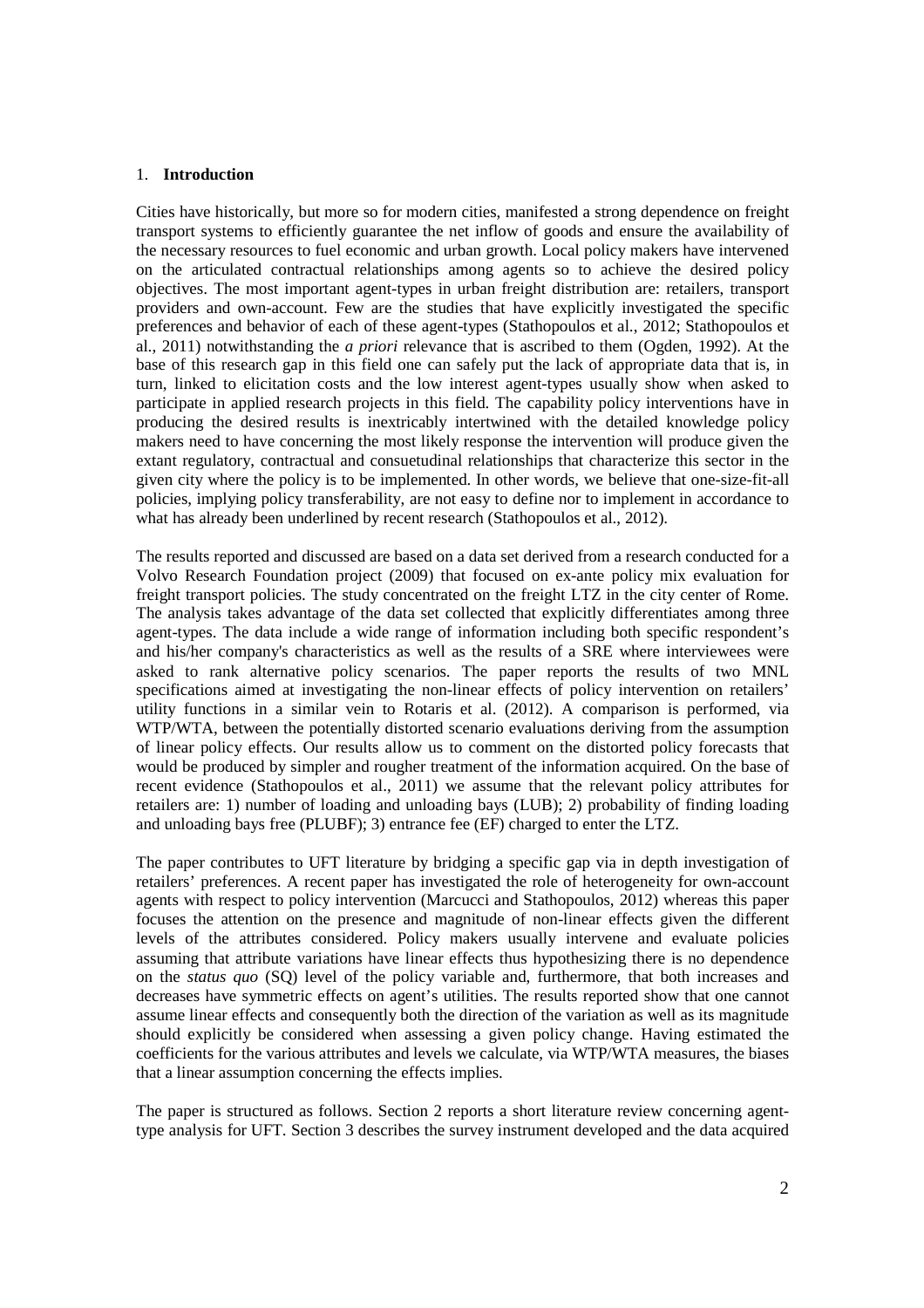while section 4 reports and discusses the econometric results and policy implications. Section 5 concludes and illustrates future research endeavors.

## 2. **Literature review**

Freight modeling is usually performed via aggregate models thus limiting the attention dedicated to agent-level considerations that represent the appropriate level of analysis to investigate if a behavioral approach to the phenomenon is adopted. This section succinctly summarizes recent literature that testifies the increasing attention paid to behavioral issues in UFT.

Hensher and Figliozzi (2007) underline the weaknesses of the standard approaches to UFT modeling. In fact, the modified four-step approach (M4SA) when used to simulate UFT does not adequately consider the complexity characterizing freight movements at different geographical scales. This explanatory deficit is particularly relevant since the M4SA is structurally not capable of explaining potentially relevant preferences for current scenarios and, even more important, the possible reactions to policy changes. On the contrary, models adopting a behavioral approach (BA) to UFT modeling, representing only part of the larger disaggregate models set, explicitly consider stakeholders' utility maximization. BA to UFT presume the researcher is capable of univocally and correctly identifying key decision makers so to develop an agent-based microsimulation approach modeling framework that both describes and forecasts the behavior of the actors considered (Liedtke and Schepperle, 2004). UFT is, according to a copious and qualified group of eminent researchers (Gray, 1982; Wisetjindawat et al., 2006; de Jong and Ben-Akiva, 2007; Hensher and Figliozzi, 2007; Samimi et al., 2009; Chow et al., 2010; Roorda et al., 2010) an appropriate field of research were the development of micro agent-based models is most likely going to produce policy relevant results.

Different UFT options are influenced, given the *derived* nature of freight transport demand, in their relative convenience for each agent-type considered, by changes in fuel prices, land use patterns and pricing strategies in the markets that demand freight transport services. It has been suggested (Puckett and Greaves, 2009) that in order to understand the impacts, measured in terms of the market outcomes that a policy might produce, one should conjointly consider all the instruments policy makers could use and the relevant attributes capable of affecting agents' freight choices.

Policy makers are intrinsically and structurally interested in knowing, before implementing a given policy, what the most likely reactions will be in terms of achievement of the desired objectives. As it will be apparent when discussing the econometric results (section 4) the research proposed can quantify the WTP/WTA for the possible policies implemented with respect to the reference scenario before the policy is actually put into action in a real-life context. This paper focuses on the role and preference of retailers that, in the context studied, play a relevant role (Quak and de Koster, 2009).

## 3. **Survey instrument and data description**

This paper is based on data acquired in Rome's LTZ between March and December 2009 thanks to a project carried out for Volvo Research Foundation (2009). The LTZ in the city center of Rome was first implemented in the late eighties over a  $5km^2$  area originally banned to nonresident vehicles only. Only *Euro 1* and more fuel-efficient vehicles are allowed to enter the LTZ with free access granted to residents while others (e.g. retailers and freight carriers) pay an access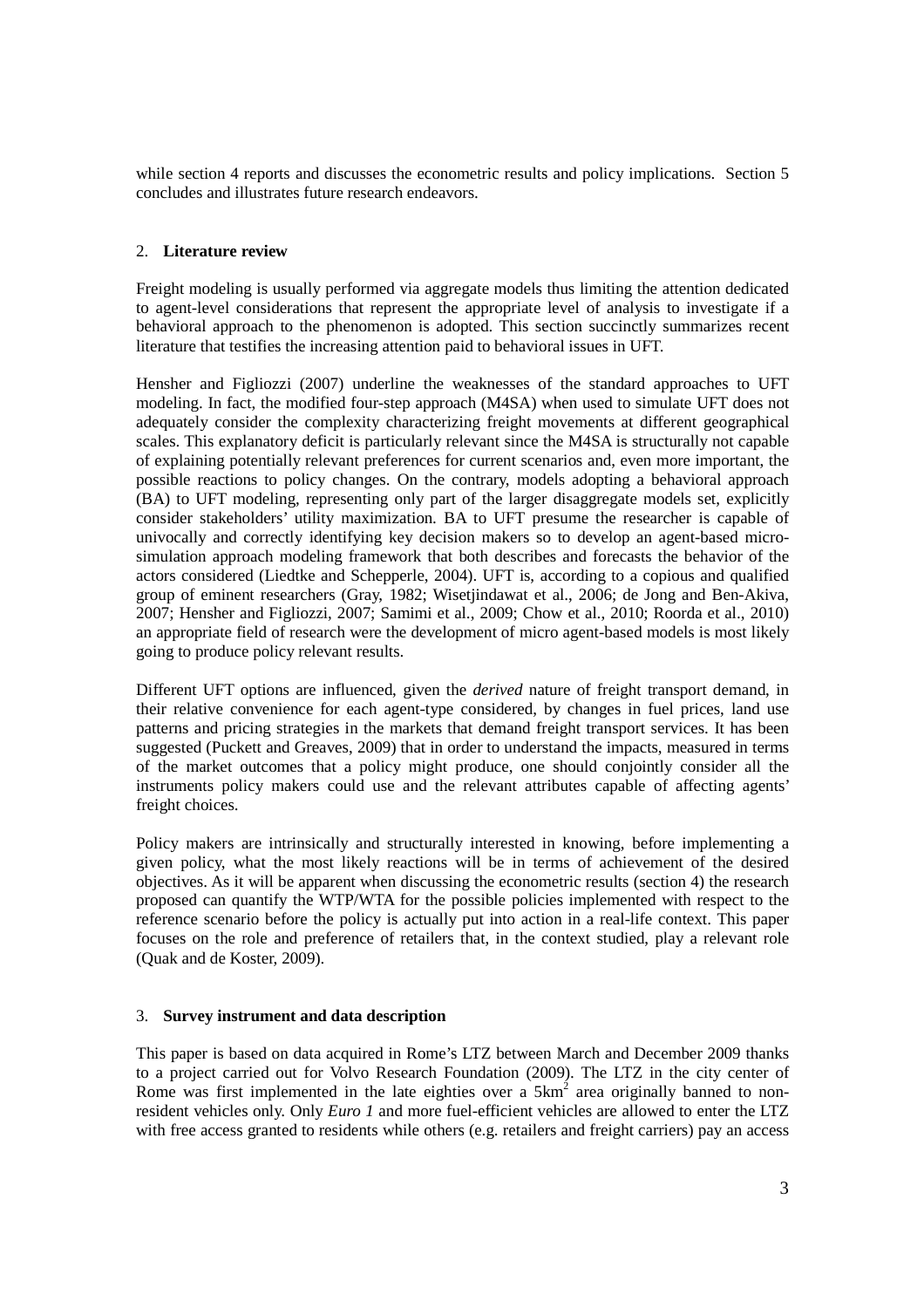fee. Cameras and optical character recognition software are used to enforce the system which operates diurnally with a yearly entrance fee of  $565 \epsilon$  per number plate.

Notwithstanding the extensive list of impediments applying generically to all agents a wide ranging of *ad hoc* exemptions applies to third party freight operators. The regulation, after a careful reading of all the exemptions conceded, seems mostly targeted to discouraging ownaccount operators.

As it is for the questionnaire development it is important to first define, select, develop and customize the attributes to be included in the questionnaire which, in our case, was a SRE since it was considered most appropriate to use a ranking exercise given the final aim was to unveil agents' preferences concerning UFT policies which are not *de facto* "chosen". The project involved different phases among which the most important are: 1) advancement from stakeholder consultation to final attribute selection criteria; 2) attribute definition; 3) levels and ranges selection; 4) progressive design differentiation by agent-type (Stathopoulos et al., 2011).

The SRE alternatives are characterized by a set of attributes, which can take several levels. The attributes considered were selected thanks to: 1) literature survey; 2) previous UFT studies performed in Rome; 3) focus groups with experts. An in depth review of the literature adopting an agent-based perspective allowed the identification of a set of eligible attributes that represented potentially conflicting policy instruments<sup>3</sup>.

Previous UFT studies in Rome (STA, 2001; Filippi and Campagna, 2008) together with expert and stakeholder focus groups were very useful in guiding the attribute selection process<sup>4</sup> that were characterized by high and shared support of the stakeholders contacted (Stathopoulos et al., 2011). The attributes were also validated via a pilot test with real operators. The final list included: LUB, PLUBF, and EF. All attributes are considered as possible levers of intervention by local decision-makers and perceived as appropriate measures for possible policy mixes by stakeholders (Marcucci et al., forthcoming). Attributes, number of levels, and ranges are reported in Table 1. Attributes are all characterized by, at least, three levels thus allowing the test of nonlinear effects that represent the core of this paper and play a special role in the evaluation of policy reactions to policy changes where different effects can be originated by varying specific levels.

| Attribute                     | Number of levels | Level and range of attribute<br>(Status Quo underscored) |
|-------------------------------|------------------|----------------------------------------------------------|
| Loading/unloading bays:       |                  | 400, 800, 1200                                           |
| Probability of free I/u bays: |                  | 10%, 20%, 30%                                            |
| Fees:                         |                  | 200€, 400€, 600€, 800€, 1000€                            |

**Table 1 -** *Attribute levels and ranges used in the SRE* 

-

 $3$  Nighttime deliveries, for instance, were considered efficiency enhancing by carriers but considered a mere increase in costs by retailers and were consequently excluded.

<sup>4</sup>An important phase of the expert surveys focused on defining the policies considered most appropriate to mitigate the identified UFT problems (Stathopoulos et al., 2011). Volvo Report (2010) provides a detailed overview of the link between the stakeholder survey results and the attributes used in the SRE.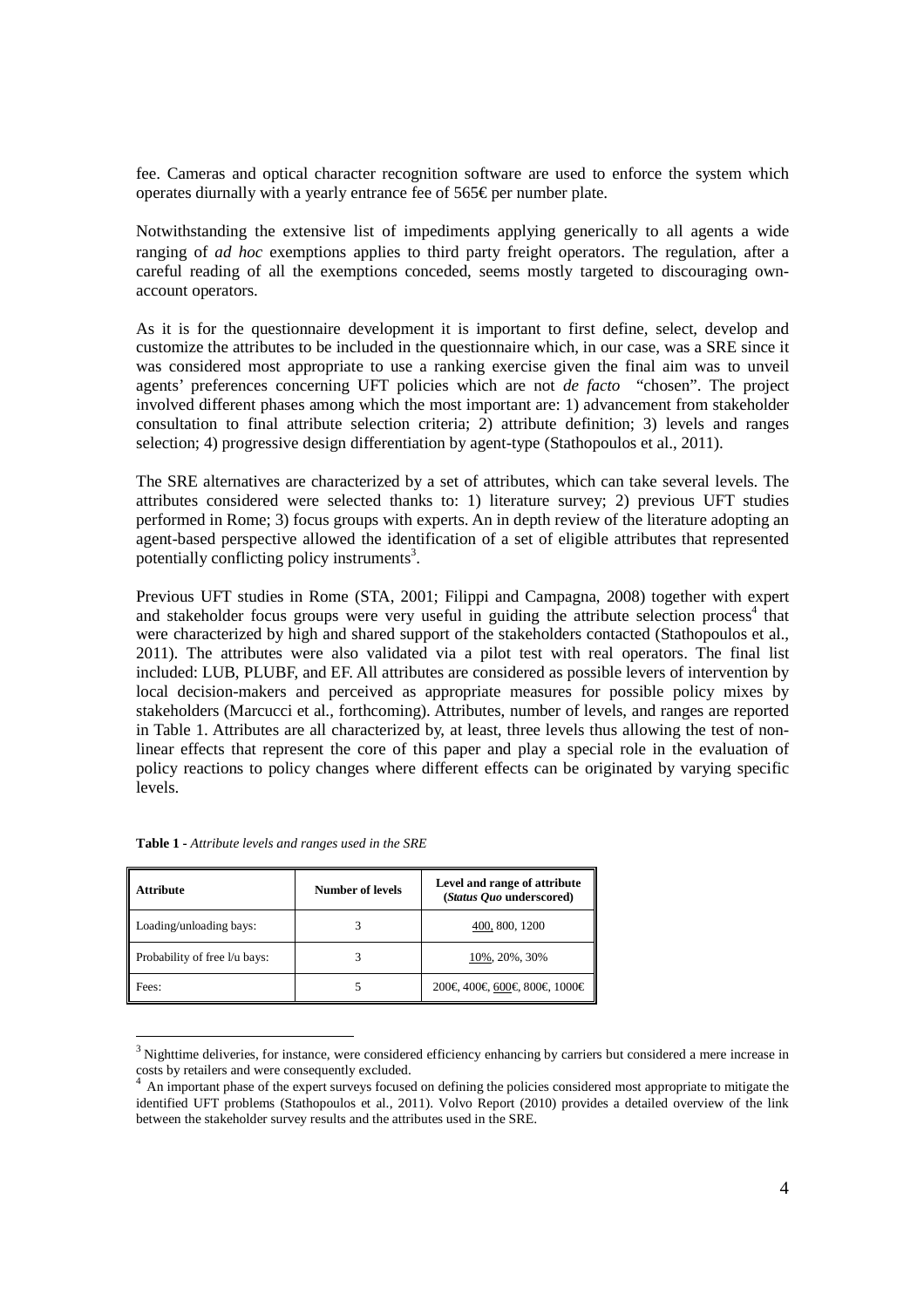A SRE is adopted to test currently unavailable options. The alternatives presented to respondents, who had to rank them, include two policy options plus the SQ alternative. Table 2 reports an example of a SRE task.

|                                        | Policy 1   | Policy 2  | <b>Status Quo</b> |
|----------------------------------------|------------|-----------|-------------------|
| Loading/Unloading bays                 | 400        | 800       | 400               |
| Probability to find L/U bays free<br>Ш | 20%        | 10%       | 10%               |
| Entrance fee                           | $1000 \in$ | $200 \in$ | $600 \in$         |
| Policy ranking                         |            |           |                   |

**Table 2 -** *Example of a ranking task* 

In total, 252 interviews were finalized and 229 used after removing pilot interviews. The sample of retailers used for estimation consists of 90 units whose distribution is scattered in 9 main macro-freight sectors, namely: 1) *food* (fresh, canned, drinks, tobacco, bars, hotels and restaurants); 2) *personal and house hygiene* (detergents, pharmaceuticals, cosmetics, perfumes, watches, barbers, etc.); 3) *stationery* (e.g. paper, newspapers, toys, books, CDs etc.); 4) *house accessories* (e.g. dish washers, computers, telephones, metal products etc.); 5) *car accessories* (e.g. vehicle components, vehicles, gasoline, etc.); 6) *services* (e.g. laundry, flowers, live animals, accessories and animal food, etc.); 7) *clothing* (cloth, leather, etc.); 8) *construction* (e.g. cement, scaffold, chemical products, etc.); 9) *other* (all those not included in previous categories).

## 4. **Econometric results and policy implications**

-

This section reports the results of the models estimated for retailers based on the data obtained via the SRE described in section 3. The first model (M1), employing a MNL specification<sup>5</sup>, utilizes all attributes as linear and normalized while the second (M2) adopts an effects coding for the variables in order to investigate potential non-linear effects of the different levels of the explanatory variables.

M1, reported in Table 3, employing just normalized variables, provides interesting results and also shows a good fit of the model (adj.  $Rho^2 = 0.142$ ; 5 Coeff.).

All the coefficients are statistically significant and with the expected sign with the exception of the two alternative specific constants (ASCs) for which there was no strong *a priori* concerning the sign. In particular LUB and PLUBF have a positive coefficient since an increase in either the number of loading and unloading bays or in the probability of finding them free has a positive impact on retailers' utility. On the contrary, an increase in EF has a negative impact on retailers' utility. M1 also includes two ASCs for the unlabeled hypothetical cases (ASC\_Alt1, ASC\_Alt2) whose coefficients represent the overall alternative impact on retailers' utility when all the coefficients of the other attributes have a zero value. In our case, results show that, there is an *a priori* evaluation against the SQ (ASC\_Alt3 has a negative sign) and, after conducting a Wald test

<sup>&</sup>lt;sup>5</sup> We just recall that a MNL specification of the model implies an implicit assumption concerning the independence from irrelevant alternatives. In other words, it is assumed the un-observed effects homogeneously impact all the alternatives in the same way that is equivalent to hypothesizing that the error component is identically and independently distributed.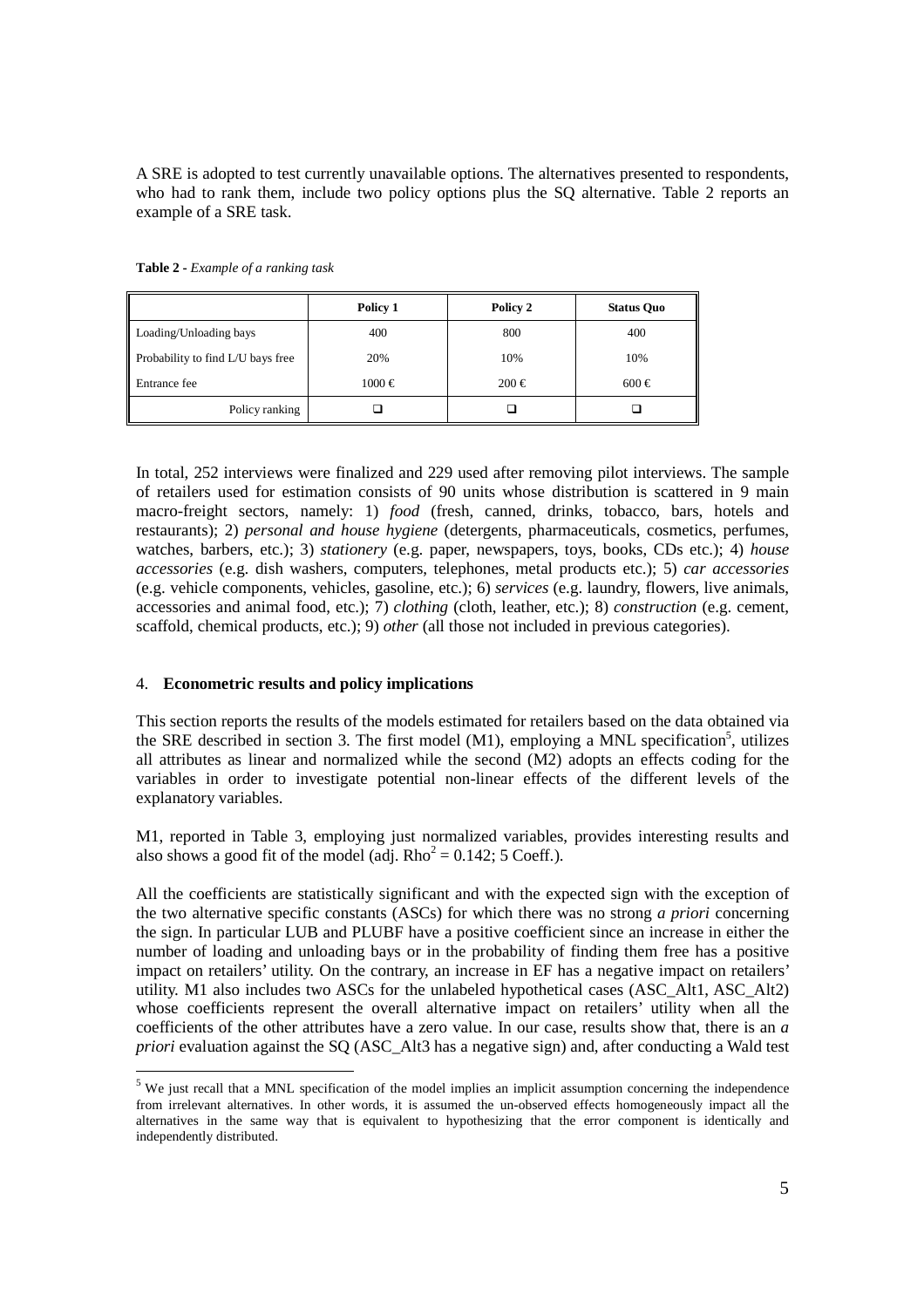for ASC\_Alt1 and ASC\_Alt2, we cannot reject the null that the difference between the two coefficients is different from zero. In summary, one can affirm that ASC\_Alt1 and ASC\_Alt2 have a positive, but undistinguished between them, effect on utility. Furthermore, it is also interesting to note that the ASC inclusion in the model not only substantially increased the model fit but also provided more realistic interpretation of the parameters.

The normalization adopted for the explanatory variables allows us to compare the estimated coefficients of the attributes considered. One can notice that tariff plays the lion part in explaining retailers' preferences. In fact the EF's coefficient is more than double the sum of LUB and PUBF coefficients. This result is further reinforced by looking at the *t-stat* of each of the variables considered that testify EF's coefficient is, almost for sure (*t-stat* 16.44), different from zero even if LUB and PLUBF coefficients are highly significant too (respectively *t-stat* 5.24 and 6.51).

| <b>Table 3</b> – <i>Econometric results based on M1</i> |
|---------------------------------------------------------|
|                                                         |

| <b>Variable</b> | Coefficient | St.Err. | <b>T-Stat</b> | <b>Expected Sign</b> |
|-----------------|-------------|---------|---------------|----------------------|
| <b>LUB</b>      | 0.253       | 0.048   | 5.24          |                      |
| <b>PLUBF</b>    | 0.347       | 0.053   | 6.51          | $^{+}$               |
| EF              | $-0.699$    | 0.042   | $-16.44$      | -                    |
| ASC Alt1        | 0.824       | 0.154   | 5.32          | $*$                  |
| ASC Alt2        | 0.657       | 0.136   | 4.82          | $*$                  |

M2, reported in Table 4, differs from M1 in the treatment of the variables which, in this case, are effects coded<sup>6</sup>. The different coding aims at detecting possible non-linearities in the explanatory variables' effects. In fact, the estimation of a single parameter for a given attribute will give rise to a linear estimate (i.e. slope) and we generically refer to these estimates as linear estimates (M1). An attribute's impact can be estimated with two dummy (or effects) parameters, which are usually referred to as a quadratic estimate or higher degree dummy (or effects) parameters which are also referred to as polynomial of degree L-1 estimates (with L denoting the number of dummy or effects parameters). In more detail, one can affirm that the more complex the part-worth utility function, the more advisable is to move to more articulated coding structures capable of recovering the necessary data to estimate the more complex non-linear relationships.

M2, thanks to the effects coding of the variables, provides more detailed information and is characterized by a statistically significant better fit<sup>7</sup> with respect to M1 (adj. Rho<sup>2</sup> = 0.154; 9 Coeff.). All reported coefficients are statistically significant. In fact, the LUB2 (e.g. the second level of the variable LUB, -- i.e. 800) coefficient, not reported in the table, was not statistically significant thus suggesting agents' utility is not influenced by a variation of only 400 LUB from the SQ situation (i.e.  $400$ )<sup>8</sup>.

As it is for the PLUBF one can notice that there is an evidently non-linear effect of the variable. In fact, going from a 10 Probability Base Points (PBP) for PLUBF (*i.e.* SQ level) to 20 PBP we have a much greater impact on retailers' utility [Beta<sub>PLUBF2-1</sub> = Beta<sub>PLUBF2</sub> (0.246) - Beta<sub>PLUBF1</sub> (-

For a clear description of effects coding the explanatory variable please refer to Hensher et al., (2005), pp. 119-121.

<sup>7</sup> We checked this by performing a log-likelihood ratio test.

<sup>&</sup>lt;sup>8</sup> Therefore, we recoded this variable so that LUB3 = 1 when LUB = 1,200 and -1 otherwise (according to the effects coding of the variables).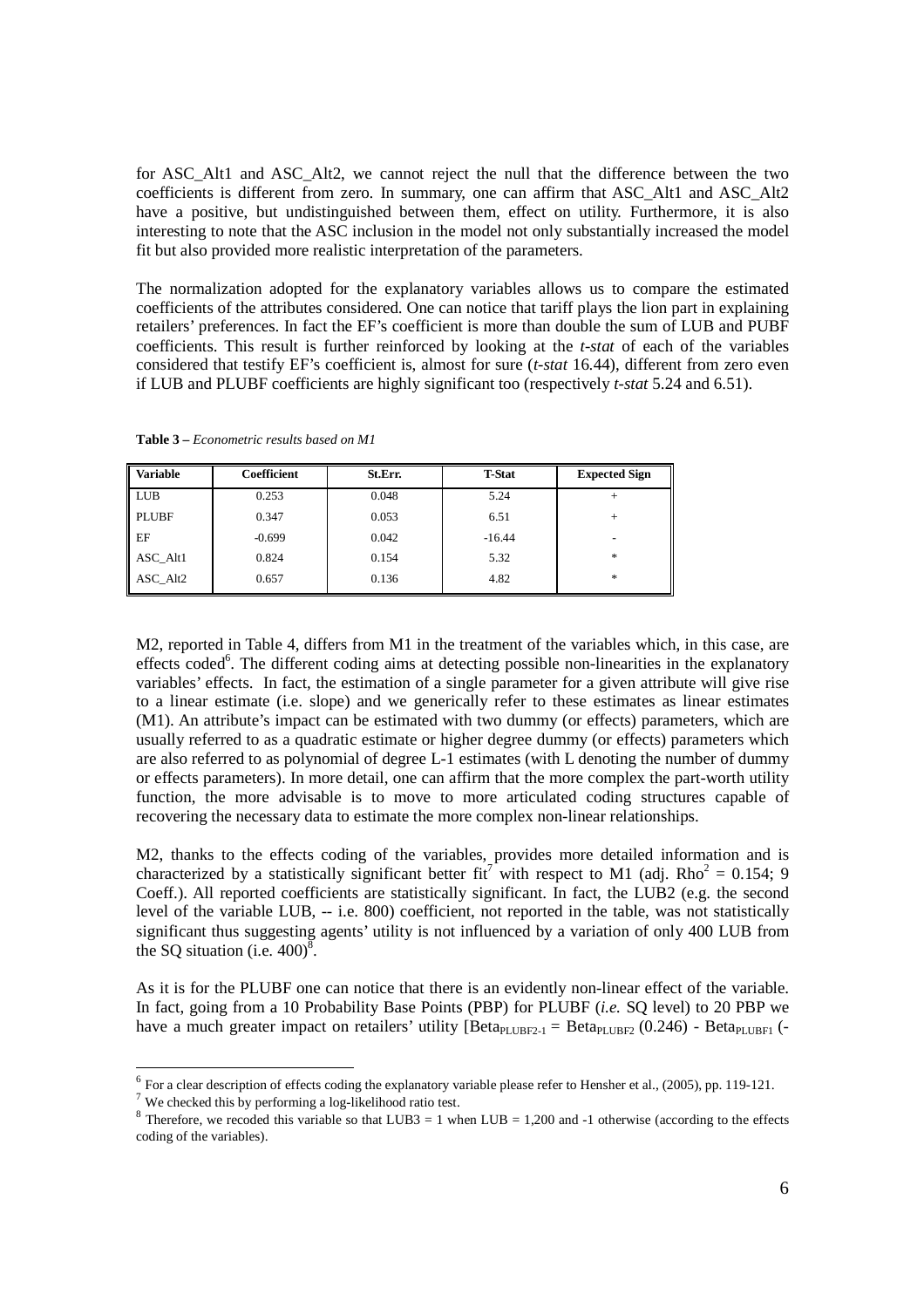$0.509$  = 0.756] than going from 20 PBP to 30 PBP [Beta<sub>PLUBF3</sub>. = Beta<sub>PLUBF3</sub> (0.262) - Beta<sub>PLUBF2</sub>  $(0.246) = 0.016$ ]. EF is the variable that benefited the most from the adoption of effects coding in detecting non-linearities. This is both due to the presence of 5 levels compared to the 3 levels for the other variables as well as to their symmetricity with respect to the SQ (i.e. 600 $\epsilon$ ). The analysis of ASCs leads us to the same conclusions reported for M1.

| <b>Variable</b>  | Coefficient | St.Err. | <b>T-Stat</b> |
|------------------|-------------|---------|---------------|
| LUB <sub>3</sub> | 0.215       | 0.046   | 4.68          |
| PLUBF2           | 0.246       | 0.059   | 4.15          |
| PLUBF3           | 0.262       | 0.068   | 3.86          |
| EF1              | 1.113       | 0.104   | 10.65         |
| EF <sub>2</sub>  | 0.937       | 0.087   | 10.67         |
| EF4              | $-0.761$    | 0.099   | $-7.68$       |
| EF5              | $-1.589$    | 0.126   | $-12.54$      |
| ASC Alt1         | 1.085       | 0.166   | 6.51          |
| ASC Alt2         | 0.814       | 0.143   | 5.66          |

**Table 4 –** *Econometric results based on M2* 

With reference to Figure 1, and in line with prospect theory (Kahneman and Tversky, 1979), one can observe that reductions in EF produce positive effects on utility compared to negative effects induced by opposite variations of similar amount. Initial variations, in both directions, from the SQ (EF3 = 600€) have bigger effects [Beta<sub>EF3-4</sub> = Beta<sub>EF3</sub> (0.300) - Beta<sub>EF4</sub> (-0.762) = 1.062 and Beta<sub>EF2-3</sub> = Beta<sub>EF2</sub> (0.937) - Beta<sub>EF3</sub> (0.300) = 0.637] with respect to subsequent ones [Beta<sub>EF4-5</sub> = Beta<sub>EF4</sub> (-0.762) - Beta<sub>EF5</sub> (-1.589) = 0.828 and Beta<sub>EF1-2</sub> = Beta<sub>EF1</sub> (1.114) - Beta<sub>EF2</sub> (0.937) = 0.176]. In fact, for positive variations (EF increases; EF4 =  $800\epsilon$  and EF5 = 1.000 $\epsilon$ ) we have Beta<sub>EF3-4</sub> = 1.062 > Beta<sub>EF4-5</sub> = 0.828 and for negative variations (EF reductions, EF2 = 400€ and EF1 = 200€) we have Bet $a_{E2-3}$  = 0.637 > Bet $a_{EF1-2}$  = 0.176. Furthermore, still in line with prospect theory we find that positive variations of equal amount are valued less than negative variations and, in our case, this is testified by both inner variations  $[Beta_{EF3-2}(0.637) < Beta_{EF3-4}(1.062)]$  as well as by outer variations  $[Beta_{EF1-2} (0.176) < Beta_{EF4-5} (0.828)]$ . Similar considerations also apply to PLUBF (see Figure 2).

**Figure 1 –** *Part-worth utilities for EF* 

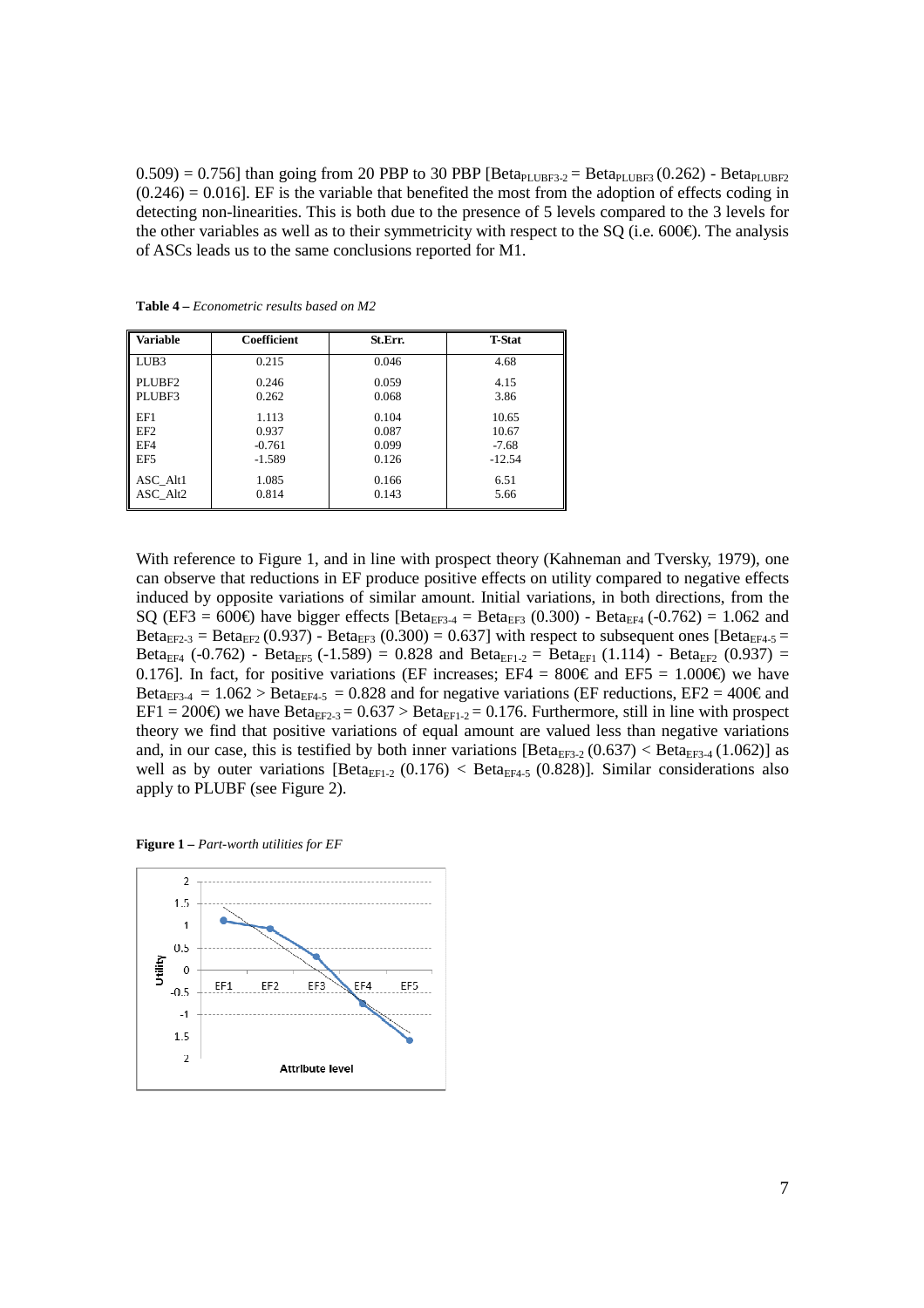**Figure 2 –** *Part-worth utilities for PLUBF* 

-



In order to analyze the impact of different estimation methods, define and measure the potential biases for policy implementation one can use WTP/WTA to avoid scale problems that would, otherwise, fraud the comparison.

As it is well documented in the literature (Daly et al., 2010) there are different methods that can be used to test the statistical significance of the ratio of coefficients between the desired attribute and the monetary one representing the base of any WTP/WTA measures.

Testing the statistical significance of the ratios is not only important *per se,* since it allows the researcher to infer reliability of the results obtained especially when using them for simulation purposes, but also because it is reasonable to assume some heterogeneity in the sample selected. Especially in connection with this last point and for policy evaluation purposes it is interesting to estimate monetary confidence intervals rather than using single point estimates.

In fact, among the methods that one can use to construct confidence intervals for these ratios the most popular are: 1) Krinsky and Robb (Krinsky and Robb, 1986; 1990); 2) Bootstrap (Efron, 1979; Mooney and Duval, 1993; Efron and Tibshirani, 1993); 3) Delta Method (see e.g. Greene, 2003). In our case we opted for this last method. WTP are assumed normally distributed and, thus, symmetrical around the mean. Delta Method's estimates of the variance of a non-linear function of two random variables is obtained by taking a first-order Taylor expansion around the mean value of the variables and calculating the variance for this expression (Hole, 2007). Our choice is motivated by two main considerations: 1) Delta Method is an exact method compared to both Krinsky-Robb and Bootstrap where a simulated distribution for the variable of interest is generated; 2) Shanmugalingham (1982) has empirically shown that the normality assumption underlying the Delta Method is, in general, less tenable when the standard deviation of the denominator variable is large relative to its mean and this is not the case for our results given that the cost coefficient is strongly significant and no skewness risks are incurred<sup>9</sup>.

Table 5 and 6 report the WTP estimates respectively for M1 and M2. In both cases all the reported estimates are statistically significant and, with reference to M2, non-linear effects are clearly evident.

 $9$  Notwithstanding the above made considerations we think it would be interesting to test under which conditions each of the three methods provides the best results. We are presently working on a paper specifically addressing this issue using both simulated as well as real data.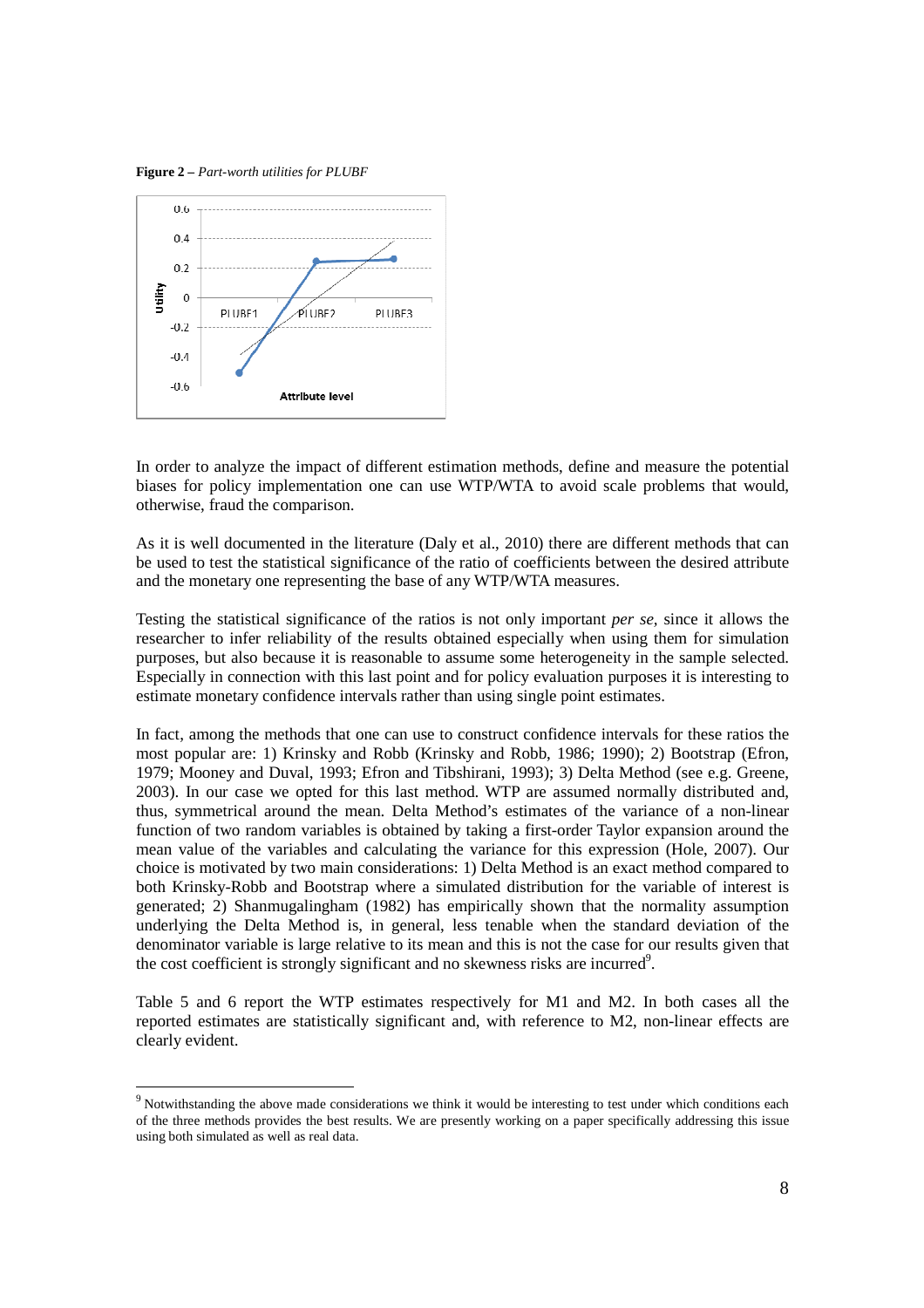**Table 5 –** *WTP estimates with Delta-Method (based on M1)* 

| L<br><b>Variable</b> | Coefficient | St.Err. | <b>T-Stat</b> |
|----------------------|-------------|---------|---------------|
| LUB/EF               | 0.362       | 0.064   | 5.64          |
| PLUBF/EF             | 0.496       | 0.066   | 7.47          |

To interpret the meaning of coefficients' estimates has to recall that for estimation purposes and in order to avoid measurement unit effects (e.g. LUB absolute numbers --400, 800, 1.200--; PLUBF PBP --10, 20, 30--; EF Euros --200€, 400€, 600€, 80€, 1,200€--), it is advisable to normalize all the variables so to sterilize the unit of measurement effect.

Notwithstanding the considerations above we deem useful to explain in detail how the monetary WTP were calculated so to facilitate interpretation. For instance (with reference to M1), as it is for LUB, departing from a normalized WTP of 0.362 and wanting to know the amount of money the interviewees are willing to pay for an additional LUB one has to perform the following calculations: 0.362 x (200€/400LUB) = 0.18€/LUB wheeas for PLUBF we have 0.496 x  $(200 \in (10PBP) = 9.93 \in (PBP)$ . At this point from a polive perspective it is interesting to compare two different policies that guarantee, in alternative ways, equal results. In more detail, one can compare how much people are willing to pay to have an extra LUB free either via additional LUB construction or via increased probability of finding a LUB free. In order to perform the comparison one has to recall that, taking the SQ as a reference, we need to construct 10 extra LUB to ensure 1 additional free LUB. On the other hand one could obtain the same result by an increase of 0.25 PBPs. One extra free LUB is evaluated 1.80 $\in$  if obtained by construction of additional LUBs whereas the same result would be evaluated  $2.48 \in \mathbb{R}^2$  if achieved by increasing PBPs of finding a LUB free. The *apparently* contradictory result could be interpreted, on one side, as a lack of trust the interviewees have in the announced extra LUBs construction policy which has for long been on the local administration agenda and never materialized and, on the other, as an explicit preference for a short-term, no-financial-outlay policy that can be simply pursued by an increased surveillance and repression of illegal parking. The policy implications derivable from this interpretation are clear and suggest the adoption of light intervention policy based more on regulation rather than LUB construction with a limited impact on the public purse.

| <b>Variable</b> | <b>Coefficient</b> | St.Err. | <b>T-Stat</b> |
|-----------------|--------------------|---------|---------------|
| LUB3/EF1        | $-0.1938$          | 0.0377  | $-5.13$       |
| LUB3 / EF2      | $-0.2302$          | 0.0511  | $-4.49$       |
| LUB3 / EF4      | 0.2834             | 0.0621  | 4.56          |
| LUB3 / EF5      | 0.1358             | 0.0279  | 4.86          |
| PLUBF2 / EF1    | $-0.2213$          | 0.0597  | $-3.7$        |
| PLUBF2/EF2      | $-0.2629$          | 0.0679  | $-3.86$       |
| PLUBF2/EF4      | 0.3236             | 0.0911  | 3.55          |
| PLUBF2/EF5      | 0.1550             | 0.0400  | 3.87          |
| PLUBF3/EF1      | $-0.2358$          | 0.0569  | $-4.13$       |
| PLUBF3/EF2      | $-0.2802$          | 0.0716  | $-3.91$       |
| PLUBF3 / EF4    | 0.3448             | 0.0828  | 4.16          |
| PLUBF3/EF5      | 0.1652             | 0.0408  | 4.04          |

**Table 6 –** *WTP estimates with Delta-Method (based on M2)*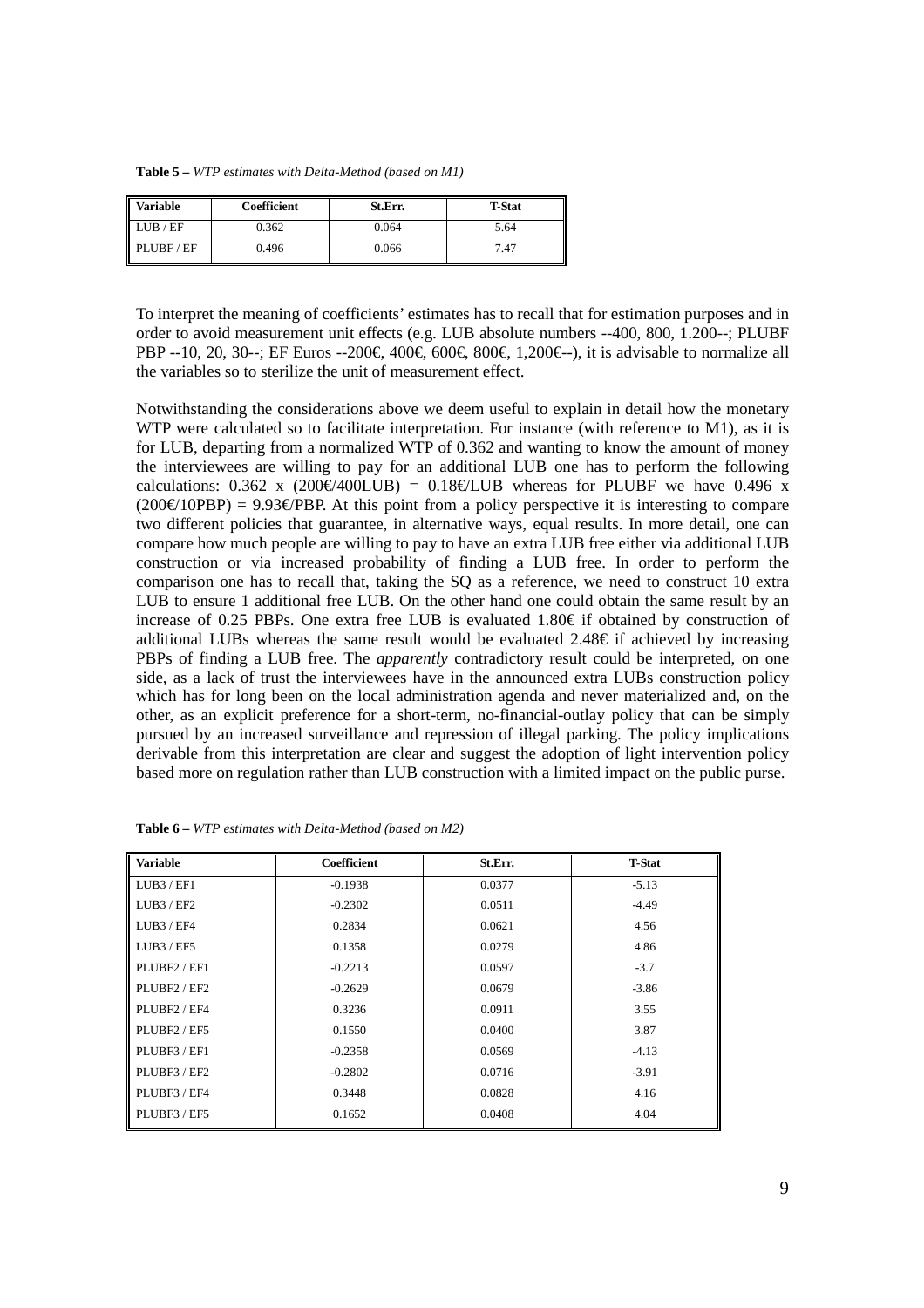Similar considerations apply to M2 (see Table 6) where we also calculate different WTP measures since we test and discover non-linear effects for the EF. It is important to clarify that since we have only ameliorative variations, with respect to the SQ level, for both LUB and PLUBF in the case of reductions of EF levels, in order to interpret the meaning of the coefficients one has to imagine that the values derived represent (in order to have a trade off of some sort) the amount of money the agent would be willing to receive for not having potentially gained from the increase in the level of the beneficial attribute under consideration.

Notwithstanding the interesting analysis just discussed one has to scrutinize the policy implications derived by using either M1 or M2. An informative comparison between the WTP estimates (and their respective confidence intervals) of the two models is reported in Table 7.

We underline that all the results reported use EF4 as a base since this represents the variation form the SQ (600€) to the next step up (800€). Moreover, for M2, having effects coded the variables, one has to be careful in interpreting results especially when it comes to WTP measures. In fact, one should recall that the WTP to move from the basic level of an attribute to a different one represents the difference in the corresponding valuations (Collins et al., 2012). In our case, for LUB3 we have  $113\epsilon$  representing the amount of money interviewees are willing to pay to obtain 800 additional LUB.

**Table 7 –** *WTP comparison between M1 and M2* 

| Variable     | $\bf M1$                 | M <sub>2</sub>       |  |
|--------------|--------------------------|----------------------|--|
|              | WTP (discrete variation) |                      |  |
| LUB          |                          | $+800$               |  |
|              | 145€                     | 113€                 |  |
|              | $(95€ - 195€)$           | $(65 \in -162 \in )$ |  |
| <b>PLUBE</b> | $+10$                    |                      |  |
|              | 99€<br>198€              |                      |  |
|              | (73€ - 125€)             | $(127€ - 270€)$      |  |
|              | $+20$                    |                      |  |
|              | 198€                     | 203€                 |  |
|              | $(147€ - 251€)$          | $(138€ - 268€)$      |  |

The results reported in Table 7 show the strong policy impacts that adopting either a linear or non-linear assumption might have. In fact, one observes comparing the results of M1 and M2 that the greatest differences are related to the evaluation of an increase of 10 PBP for PLUBF when going from 10 to 20. In this case, using M1, one would estimate a 99 $\epsilon$  WTP for such a variation whereas assuming non-linear effects (i.e. M2) the evaluation would double (198€). Moreover, looking at the monetary confidence intervals, it is important to underline that the two estimated values are statistically different and also in M1 there is a little dispersion around the mean value while the distribution in M2 is much flatter (see Figure 3).

A smaller effect is found with reference to LUB3. In fact, when using M1 we obtain a  $145 \in WTP$ for an increase of 800 extra LUB and, for an equal increase, just  $113\epsilon$  when using M2. In this case the two WTP distributions are similar in terms of dispersion around the mean value (see Figure 4).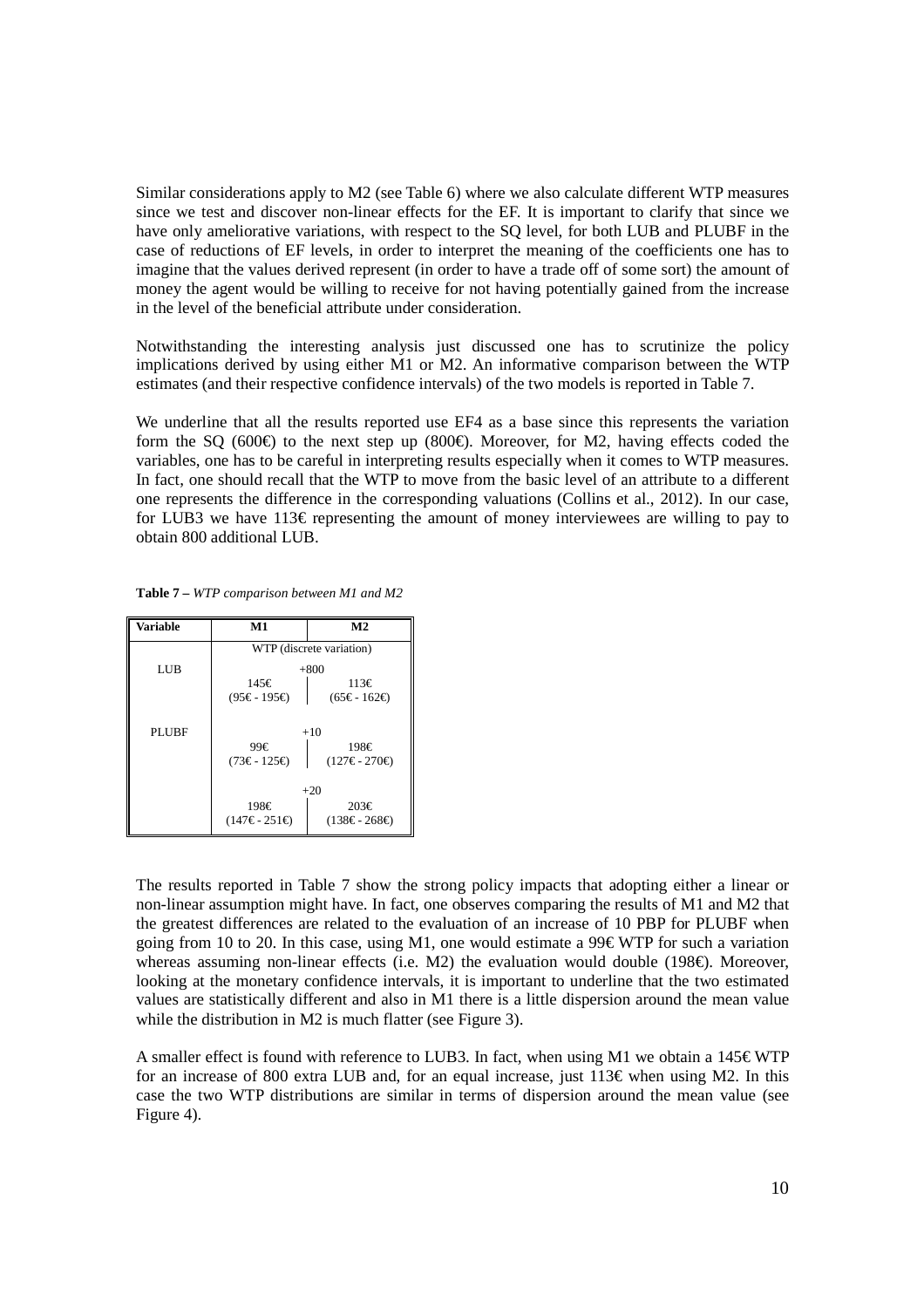

**Figure 3 –** *WTP distribution for PLUBF2. A comparison between M1 and M2* 

**Figure 4 –** *WTP distribution for LUB3. A comparison between M1 and M2* 



From a purely statistical point one should suggest policy maker to have more faith in M2 results giving its higher explanatory power given its capability to fit the data.

#### 5. **Concluding remarks**

This paper reports the results from an empirical research on UFT policy intervention in the Roman freight LTZ. The research specifically focuses on retailers' preference analysis for hypothetical policy scenarios. The paper innovates in terms of questionnaire development and in terms of ex-ante policy-mix evaluation. The results obtained are relevant both from a theoretical point of view as well as from a more practical and policy-oriented perspective. It is noticeable that notwithstanding the often called for agent-level analysis, the literature on UFT policies has rarely investigated this issue at this specific level. Therefore, the paper represents a first attempt at bridging the gap between theory, applied research and data needs.

In more detail, from a methodological stance the results reported show that not only it is important and interesting to adopt an agent-based point of view but also to consider potentially non-linear effects of the policy instruments adopted. Data reveals, in fact, that both with respect to all attributes considered the policy potentially implemented might have a different effect depending on the attribute level the policy is trying to influence. The results have been analyzed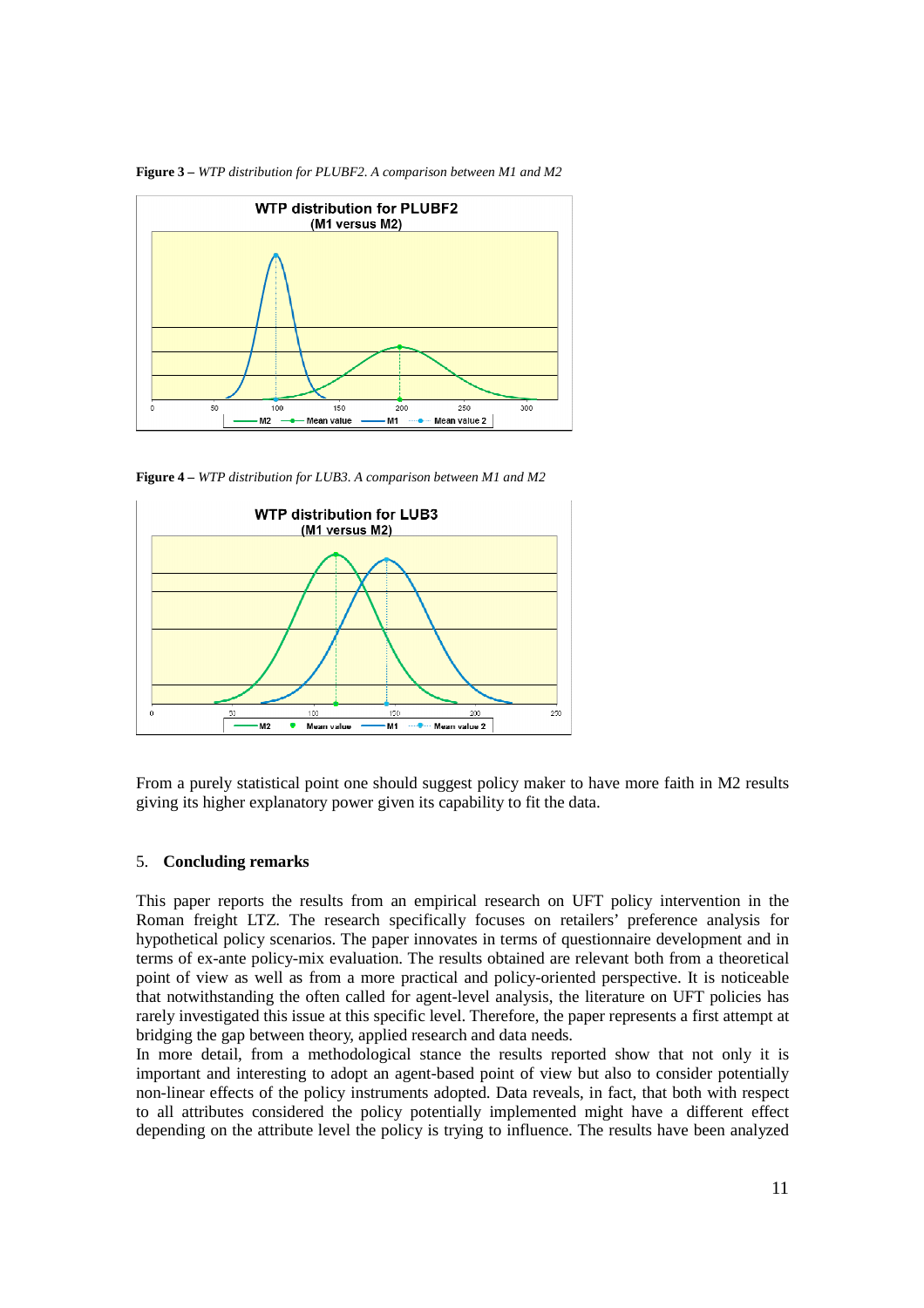in terms of WTP so to facilitate interpretation and, under this respect, the robust estimation conducted on the coefficients' ratios allowed us to produce monetary confidence intervals for each of the policy attribute considered. The comparison between M1 (linear effects) and M2 (non-linear effects) shows that potentially relevant biases could characterize the results obtained if non-linearities in the effects are duly accounted for. The limited amount of observations available do not suggest extrapolating the results to a real-life context, however we trust the reader will appreciate the methodology exposed as useful in providing local policy-makers with relevant information. Future research will pursue two different but concurrent objectives. On one side we will perform similar investigations on two other relevant UFT agent-types, namely transport providers and own account, while, on the other, from a methodological perspective, we will also investigate other potentially relevant issues such as for instance: 1) various forms of heterogeneity in preferences (e.g. investigating deterministic, stochastic, as well as both deterministic and stochastic, see Marcucci and Gatta, 2012); 2) develop interactive choice models along the methodological lines proposed by Hensher and colleagues at ITSL Sydney (Hensher and Puckett, 2007; Puckett et al., 2007); 3) adopt Bayesian estimation methods since they are particularly useful when researchers are faced with a limited number of observations.

Acknowledgments: we would like to thank Volvo Research Foundation for funding the project SP-2007-50 "Innovative solutions to freight distribution in the complex large urban area of Rome" and all those people who administrated the interviews, in particular Matteo Russo, Silvia De Silvestris, Vivian Diaferia, Amedeo Nanni, Giacomo Lozzi, Matteo Genovese, Francesco Di Antonio, Emanuele Barzagli, Amedeo Naponiello.

#### 6. **Bibliographical references**

- CHOW J.Y.J., YANG C.H.Y., REGAN A.C., (2010), "State-of-the art of freight forecast modeling: lessons learned and the road ahead", Transportation, 37(6), pp. 1011-1030.
- COLLINS A.T., ROSE J.M., HESS S., (2012), "Interactive stated choice surveys: a study of air travel behavior", Transportation, 39(1), pp. 55-79.
- DALY S., HESS S., de JONG G., (2010), "Calculating errors for measures derived from choice modelling estimates", ITS working paper, Institute for Transport Studies, University of Leeds.
- DE JONG G., BEN-AKIVA M., (2007), "A micro-simulation model of shipment size and transport chain choice", Transportation Research Part B, 41, pp. 950-965.
- EFRON B., (1979), "Bootstrap methods: Another look at the Jackknife", Annals of Statistics, 7, pp. 1-26.
- EFRON B., TIBSHIRANI R., (1993), "An Introduction to the Bootstrap", Chapman and Hall: New York.
- FILIPPI F., CAMPAGNA A., (2008), "Indagine sulla distribuzione delle merci a Roma, nell'ambito dello Studio di settore della mobilità delle merci a Roma", CTL: Centre for studies on Transport and Logistics and ATAC: Agency of mobility of Rome's municipality.
- GRAY R., (1982), "Behavioural Approaches to Freight Transport Modal Choice", Transport Reviews, 2(2), pp. 161-184.
- GREENE W.H., (2003), "Econometric Analysis", 5th ed. Prentice Hall: Englewood Cliffs.
- HENSHER D.A., FIGLIOZZI M.A., (2007), "Behavioural insights into the modelling in freight transportation and distribution system", Transportation Research Part B, 41, pp. 921–923.
- HENSHER D.A., PUCKETT S.M., (2007), "Theoretical and conceptual frameworks for studying agent interaction and choice revelation in transportation studies", International Journal of Transport Economics, 34(1), pp.17-47.
- HENSHER D.A., ROSE J.M., GREENE W.H., (2005), "Applied Choice Analysis: A Primer", Cambridge University Press, Cambridge.
- HOLE A. R., (2007), "A comparison of approaches to estimating confidence intervals for willingness to pay measures", Health Economics, 16(8), pp. 827-840.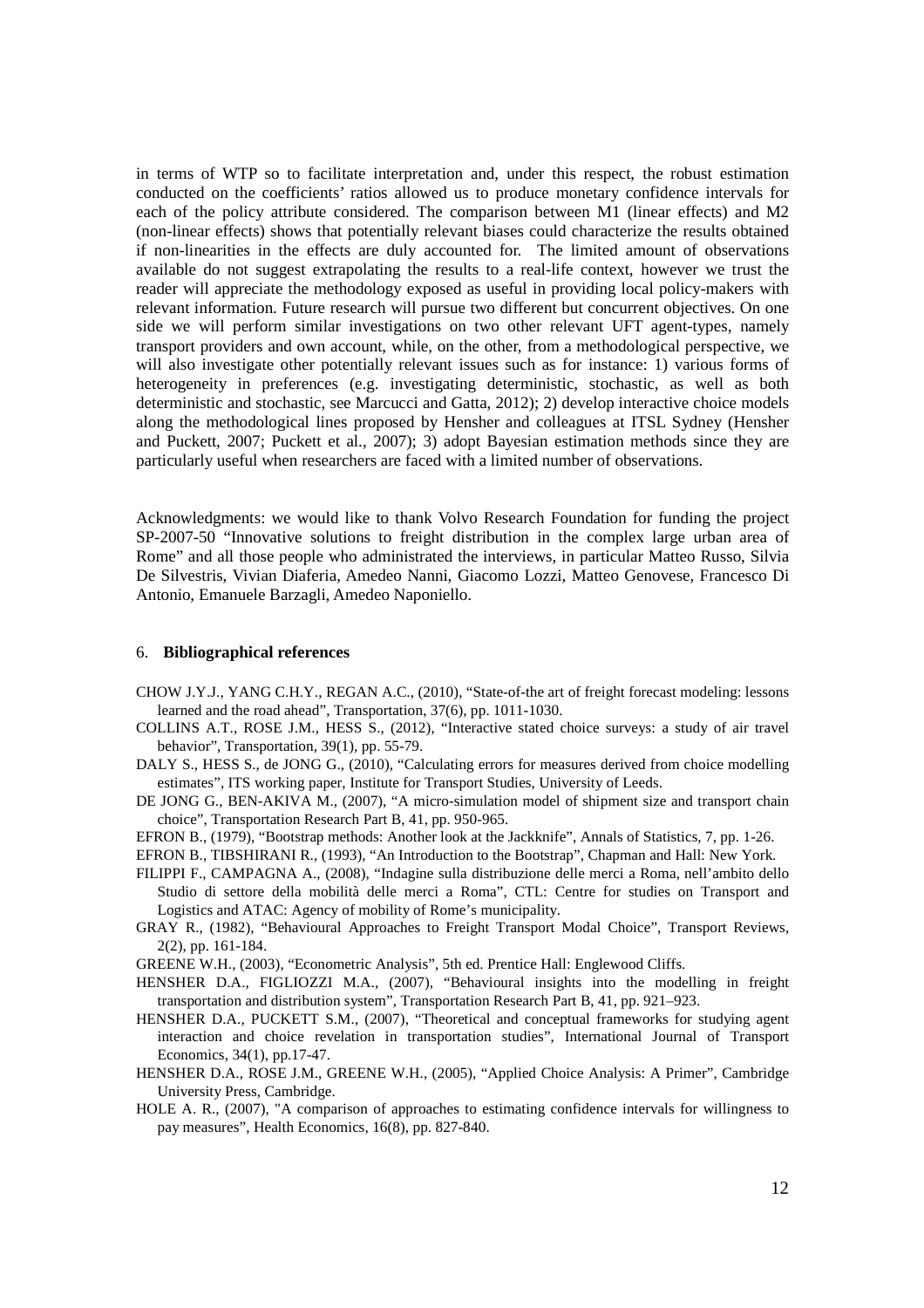- KAHNEMAN D., TVERSKY A., (1979), "Prospect theory: An analysis of decision under risk", Econometrica, 47, pp. 263-291.
- KRINSKY I., ROBB A.L., (1986), "On Approximating the Statistical Properties of Elasticities", The Review of Economics and Statistics, 68(4), pp. 715-719.
- KRINSKY I., ROBB A.L., (1990), "On Approximating the Statistical Properties of Elasticities: A Correction", The Review of Economics and Statistics, 72(1), pp. 189-190.
- LIEDTKE G., SCHEPPERLE H., (2004), "Segmentation of the Transportation Market with Regard to Activity–based Freight Transport Modelling", International Journal of Logistics: Research and Applications, 7(3), pp. 199-218.
- MARCUCCI E., GATTA V., (2012), "Dissecting Preference Heterogeneity in Consumer Stated Choices", Transport Research Part E, 48(1), pp. 331-339.
- MARCUCCI E., STATHOPOULOS A., GATTA V., VALERI E., (2012), "A Stated Ranking Experiment to Study Policy Acceptance: The Case of Freight Operators in Rome's LTZ", Italian Journal of Regional Science, 11(3), pp. 11-30.
- MARCUCCI E., STATHOPOULOS A., (2012), "Heterogeneity in urban freight policy impact: ownaccount agents in Rome's TLZ", in Campagna M. et al. (eds.), Planning Support Tools: Policy Analysis, Implementation and Evaluation. Proceedings of the Seventh International Conference on Informatics and Urban and Regional Planning INPUT2012, Franco Angeli, pp. 1722-1737.
- MOONEY C.Z., DUVAL R.D., (1993), "Bootstrapping: A Nonparametric Approach to Statistical Inference", Sage University Paper Series on Quantitative Applications in the Social Sciences, series no. 07-095, Sage: Newbury Park.
- OGDEN K.W., (1992), "Urban goods movement: a guide to policy and planning", Ashgate, Aldershot, UK.
- PUCKETT S. M., GREAVES S., (2009), "Estimating Policy-Induced Changes in Freight Vehicle Emissions in Sydney", Institute of Transport and Logistics Studies Working Paper, The University of Sydney.
- PUCKETT S.M., HENSHER D.A., COLLINS A., ROSE J., (2007), "Design and development of a stated choice experiment in a two-agent setting: interactions between buyers and sellers of urban freight distribution services", Transportation, 34(4), pp. 429-451.
- QUAK H.J., DE KOSTER R., (2009), "Delivering goods in urban areas: how to deal with urban policy restrictions and the environment", Transportation Science, 43, pp. 211–227.
- ROONDA M.J., CAVALCANTE R., MCCABE S., KWAN H., (2010), "A conceptual framework for agent-based modelling of logistics services", Transportation Research Part E: Logistics and Transportation Review, 46, pp. 18-31.
- ROTARIS L., MARCUCCI E., SARMAN I., (2012), "Testing for nonlinearity in the choice of a freight transport service", in Marcucci E., Puckett S., (Guest Editors), Special issue on: "Freight transport analysis: new trends and methodologies", European Transport/Trasporti Europei, 50, pp. 1-22.
- SAMIMI A., MOHAMMADIAN A., KAWAMURA K., (2009), "Integrating supply chain management concept in a goods movement microsimulation", IEEE International Conference on Service Operations, Logistics and Informatics, Chicago.
- SHANMUGALINGHAM S., (1982), "On the analysis of the ratio of two correlated normal variables", Statistician, 31, pp. 251-258.
- STA, (2001), "Quadro conoscitivo del problema della distribuzione delle merci nel Centro Storico di Roma", STA, Rome.
- STATHOPOULOS A., MARCUCCI E., VALERI E., GATTA V., NUZZOLO A., COMI A., (2011), "Urban Freight Policy Innovation for Rome's LTZ: A Stakeholder Prospective", in City Distribution And Urban Freight Transport: Multiple Perspectives, Macharis C., Melo S., (eds.), Edward Elgar Publishing Limited, Cheltenham, pp. 75-100.
- STATHOPOULOS A., VALERI E., MARCUCCI E., (2012), "Stakeholder reactions to urban freight policy innovation", Journal of Transport Geography, 22, pp. 34-45.
- VOLVO REPORT, (2010), "Innovative solutions to freight distribution in the complex large urban area of Rome", Final report, project SP-2007-50, Mimeo.
- VOLVO RESEARCH FOUNDATION, (2009), "Innovative solutions to freight distribution in the complex large urban area of Rome", Volvo Research and Educational Foundations and The Italian Centre of Excellence CTL – Centre for Transport and Logistics, 2008-2009.